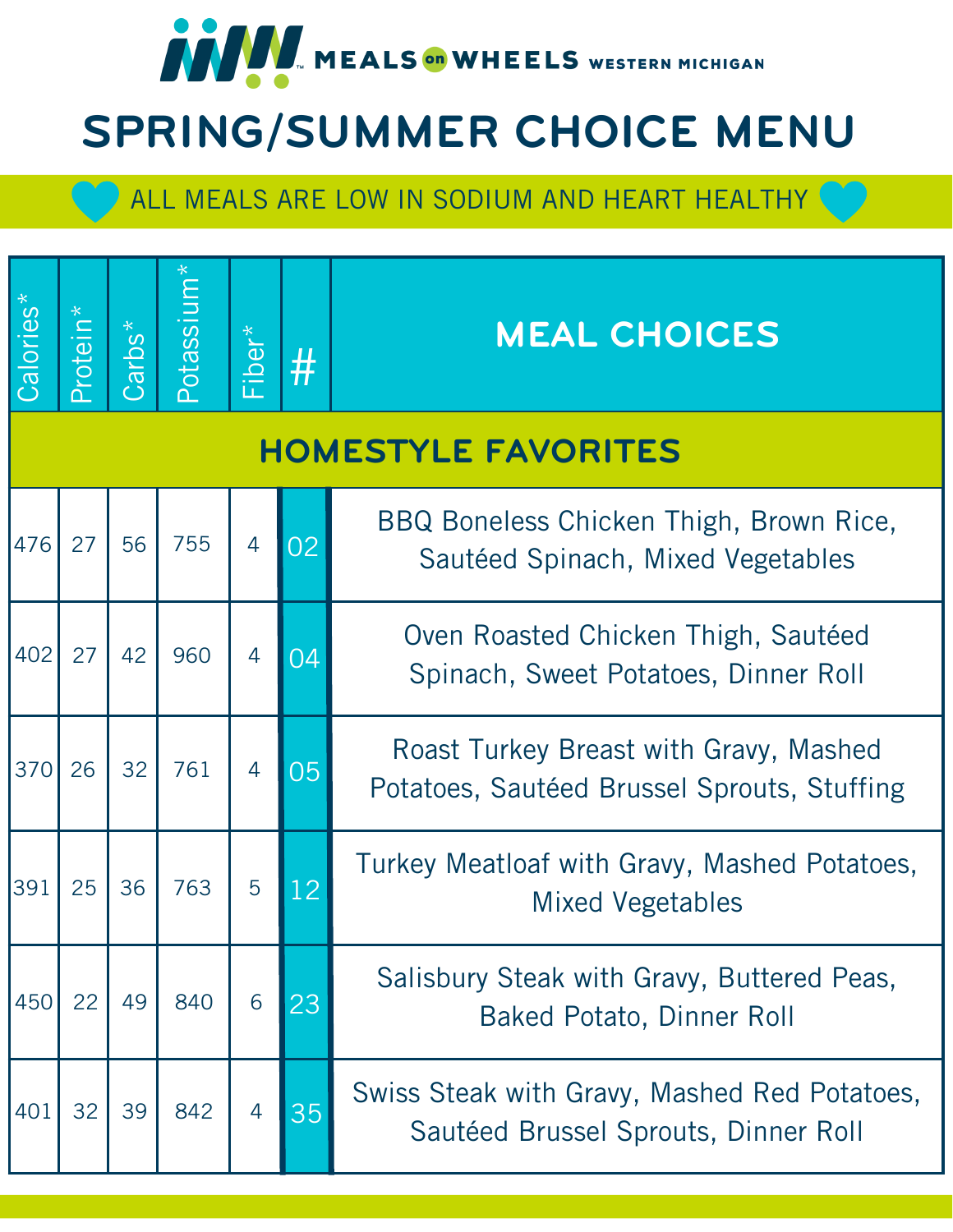| Calories | Protein                   | Carbs | puissaboc | <b>Fiber</b>   | $\#$ | <b>MEAL CHOICES</b>                                                                           |  |  |
|----------|---------------------------|-------|-----------|----------------|------|-----------------------------------------------------------------------------------------------|--|--|
| 457      | 22                        | 32    | 749       | 5              | 37   | Meatloaf with Gravy, Mashed Potatoes,<br><b>French Style Green Beans</b>                      |  |  |
| 310      | 26                        | 34    | 1200      | 5              | 42   | Pork Cutlet with Mushroom Gravy,<br>Baked Potato, Broccoli, Stuffing                          |  |  |
| 401      | 25                        | 38    | 691       | $\overline{4}$ | 44   | Roast Pork with Gravy, Sweet Potatoes, French<br>Style Green Beans, Dinner Roll               |  |  |
| 371      | 29                        | 46    | 885       | 4              | 53   | Baked Tilapia, Brown and Wild Rice, Sweet<br>Potatoes, French Style Green Beans               |  |  |
| 549      | 28                        | 68    | 779       | 8              | 61   | Macaroni and Cheese, Seasoned Black<br>Beans and Corn, Cauliflower                            |  |  |
|          | <b>CLASSIC SELECTIONS</b> |       |           |                |      |                                                                                               |  |  |
| 427      | 25                        | 48    | 1428      | 5              | 06   | Chicken Tenders, Roasted Red Potatoes, Sweet Corn                                             |  |  |
| 397      | 28                        | 48    | 854       | 5              | 14   | Grilled Chicken Breast, Brown and Wild Rice,<br>Roasted Red Potatoes, Italian Vegetable Blend |  |  |
| 376      | 23                        | 39    | 642       | 6              | 26   | Hamburger with Bun, Sweet Corn, Broccoli**                                                    |  |  |
| 483      | 24                        | 51    | 1203      | 11             | 66   | Veggie Burger with Bun, Roasted Red Potatoes,<br>French Style Green Beans**                   |  |  |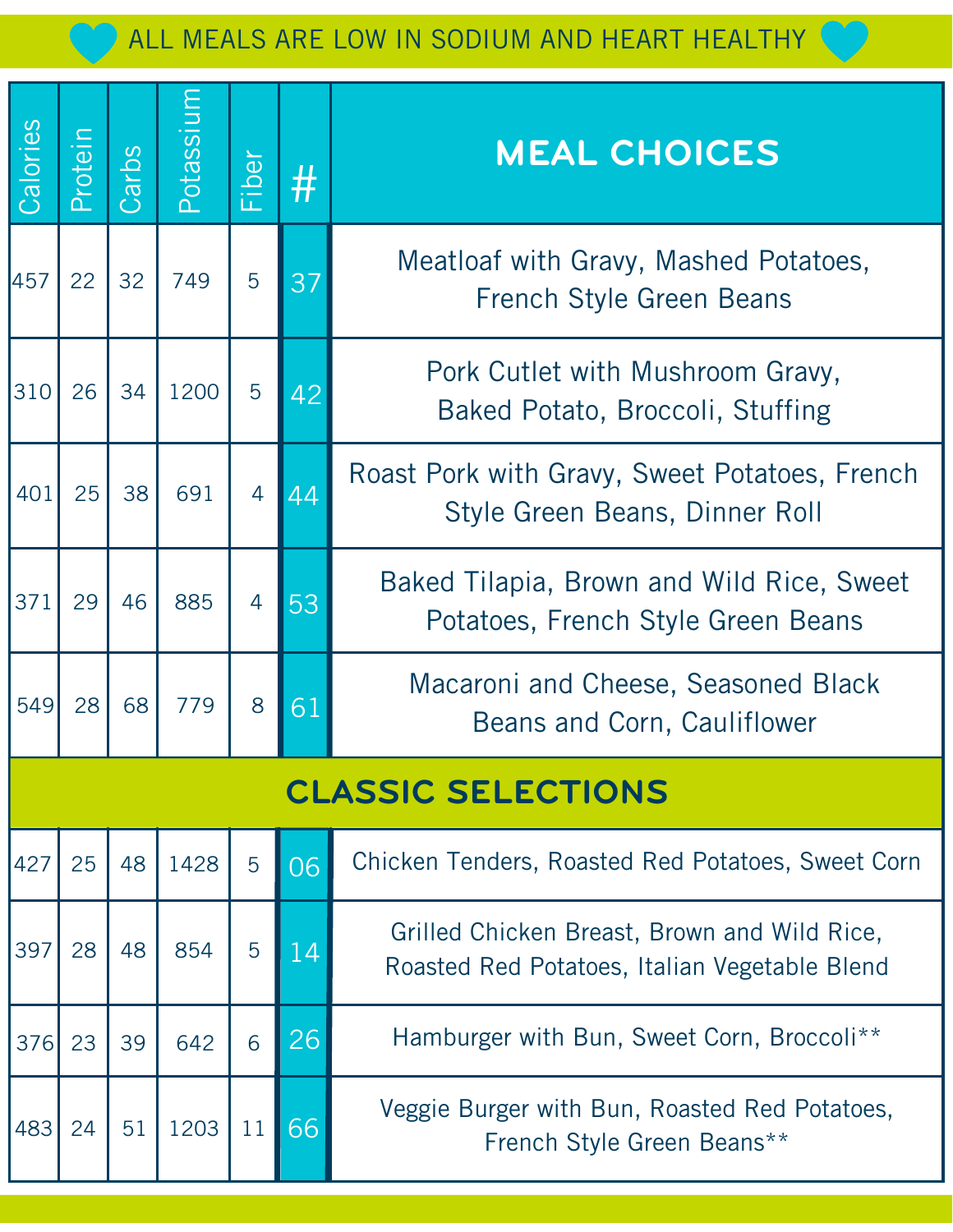| Calories | Protein | Carbs | Potassiu | Fiber          | $\#$ | <b>MEAL CHOICES</b>                                                               |
|----------|---------|-------|----------|----------------|------|-----------------------------------------------------------------------------------|
|          |         |       |          |                |      | <b>AROUND THE WORLD</b>                                                           |
| 435      | 35      | 53    | 634      | 6              |      | Ginger Chicken Fried Rice, Buttered Peas,<br><b>Diced Carrots</b>                 |
| 460      | 23      | 69    | 907      | 8              | 8    | Fiesta Turkey Rice Casserole, Sweet Corn,<br><b>Broccoli</b>                      |
| 395      | 27      | 54    | 448      | 5              | 20   | Sweet and Sour Chicken, Brown Rice, Oriental<br>Vegetable Blend, Glazed Carrots   |
| 600      | 27      | 51    | 658      | 8              | 24   | Swedish Meatballs, Egg Noodles, Glazed<br>Carrots, Broccoli                       |
| 437      | 22      | 52    | 681      | $\overline{7}$ | 28   | Spaghetti with Meat Sauce, Buttered Peas,<br>Cauliflower                          |
| 454      | 32      | 44    | 746      | 6              | 31   | Homemade Beef Burrito, Sweet Corn, Broccoli                                       |
| 452      | 22      | 38    | 587      | 5              | 51   | Ginger Soy Flounder, Brown Rice Pilaf,<br>Oriental Vegetable Blend, Buttered Peas |
| 398      | 23      | 52    | 728      | 8              | 60   | Cheese Ravioli, Marinara Sauce, Buttered<br>Peas, Capri Vegetable Blend           |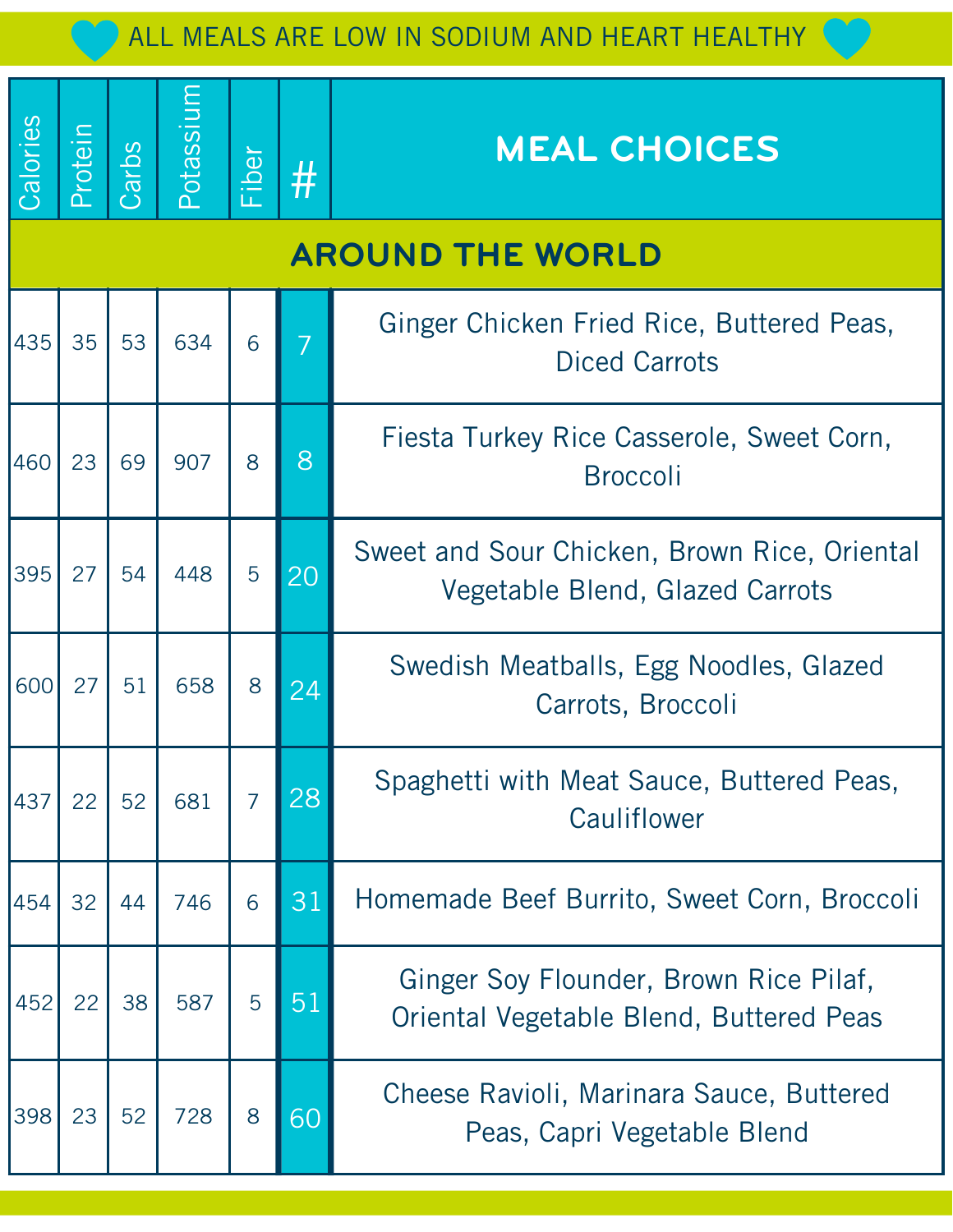| Calories | nietrin | arbs | Potassium | iber | # | <b>MEAL CHOICES</b>                                                                         |
|----------|---------|------|-----------|------|---|---------------------------------------------------------------------------------------------|
|          |         |      |           |      |   | <b>BREAKFAST</b>                                                                            |
| 471      | 20      | 65   | 770       | 6    |   | French Toast Sticks, Turkey Sausage, Roasted<br>Red Potatoes, Sautéed Collard Greens, Syrup |
| 583      | 27      | 54   | 805       | 5    |   | Cheese Omelet, Turkey Sausage, Roasted<br>Potatoes O'Brien, Steel Cut Oatmeal               |
| 507      | 32      | 42   | 764       | 4    |   | Sausage, Egg & Potato Casserole, Buttered<br>Zucchini, Steel Cut Oatmeal                    |

| Calories | Protein | Carbs | Potassium | iber<br>ட்     | <b>MILK</b><br>PER 8 OUNCE SERVING (1/2 PINT) |
|----------|---------|-------|-----------|----------------|-----------------------------------------------|
| 120      | 8       | 11    | 397       | $\overline{0}$ | 2% Milk                                       |
| 80       | 8       | 11    | 410       | $\overline{O}$ | Fat Free (Skim) Milk                          |
| 150      | 8       | 23    | 430       |                | Low-fat Chocolate Milk                        |